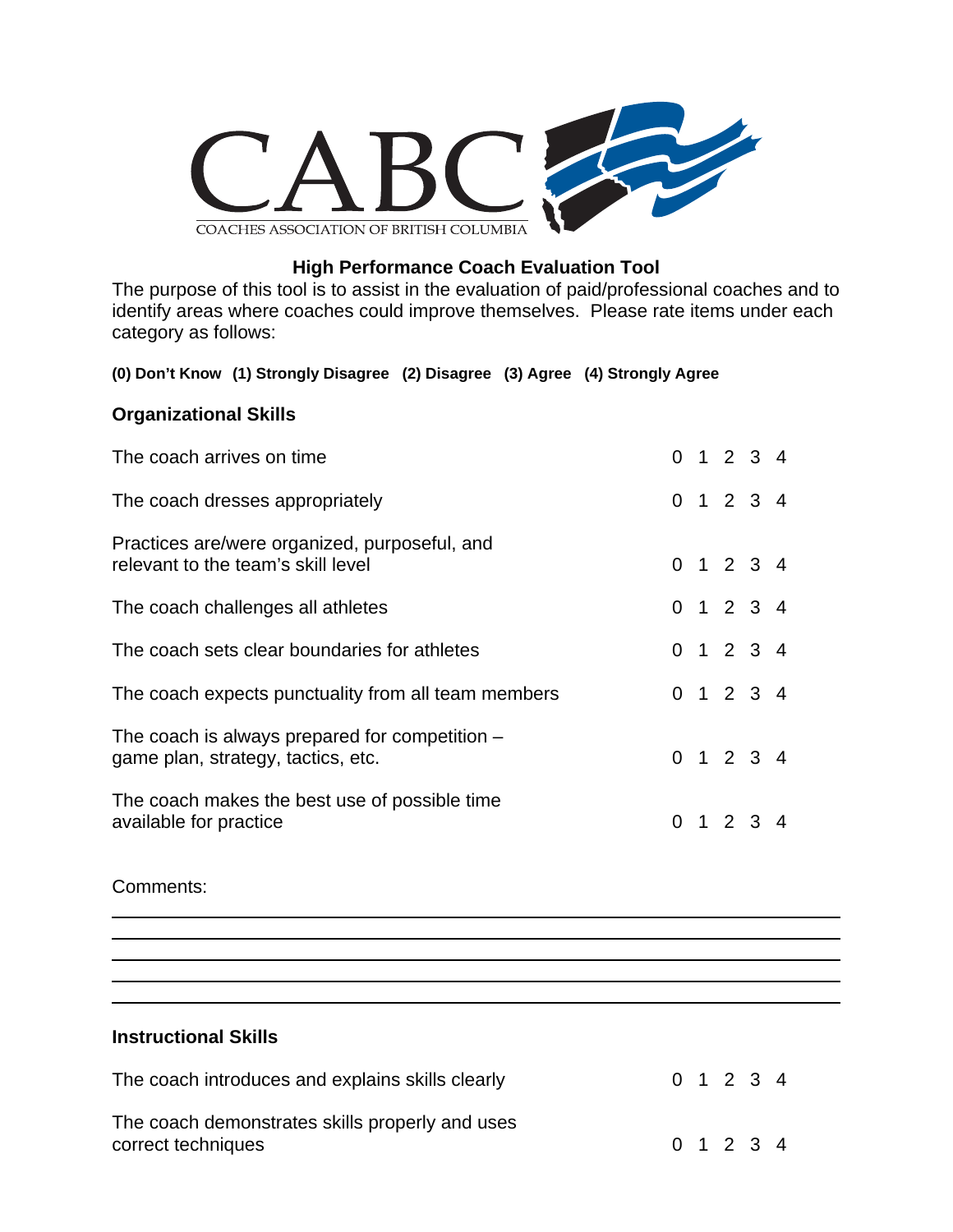| The coach ensures that the activity is suitable for the age,<br>experience, ability and fitness level of each athlete                                                    |  | 0 1 2 3 4       |                |
|--------------------------------------------------------------------------------------------------------------------------------------------------------------------------|--|-----------------|----------------|
| The coach involves athletes in the demonstration in<br>an appropriate way                                                                                                |  | 0 1 2 3 4       |                |
| The coach has the ability to analyze player's strengths<br>and weaknesses                                                                                                |  | 0 1 2 3 4       |                |
| The coach provides information on mental preparation<br>and encourages the use of mental training tools to<br>enhance learning and performance                           |  | 0 1 2 3 4       |                |
| The Coach provides nutritional advice and information<br>with regard to appropriate eating habits for athletes<br>Eg: pre and post game snacks, hydration, balanced diet |  | 0 1 2 3 4       |                |
| The coach's conduct towards the team during competitions<br>is helpful, supportive, and appropriate                                                                      |  | 0 1 2 3 4       |                |
| The coach encourages questions and creates a<br>non-threatening practice environment                                                                                     |  | 0 1 2 3 4       |                |
| The coach assists in the development of short and<br>long term goals, for each athlete and for the team                                                                  |  | 0 1 2 3 4       |                |
| The coach is in command during practice                                                                                                                                  |  | 0 1 2 3 4       |                |
| The coach demonstrates knowledge and application of the<br><b>Steps to Ethical Decision Making</b>                                                                       |  | 0 1 2 3 4       |                |
| The coach is able to demonstrate difficult or advanced skills                                                                                                            |  | $0 \t1 \t2 \t3$ | $\overline{4}$ |
| The coach has the ability to analyze game situations and make<br>the necessary adjustments during the game to optimize<br>the team's performance                         |  | 0 1 2 3 4       |                |
| The coach has the ability and knowledge of the sport to analyze<br>individual technical weaknesses and prescribe drills to correct<br>these areas of weakness            |  | 0 1 2 3 4       |                |
|                                                                                                                                                                          |  |                 |                |

Comments:

 $\overline{a}$ 

 $\overline{a}$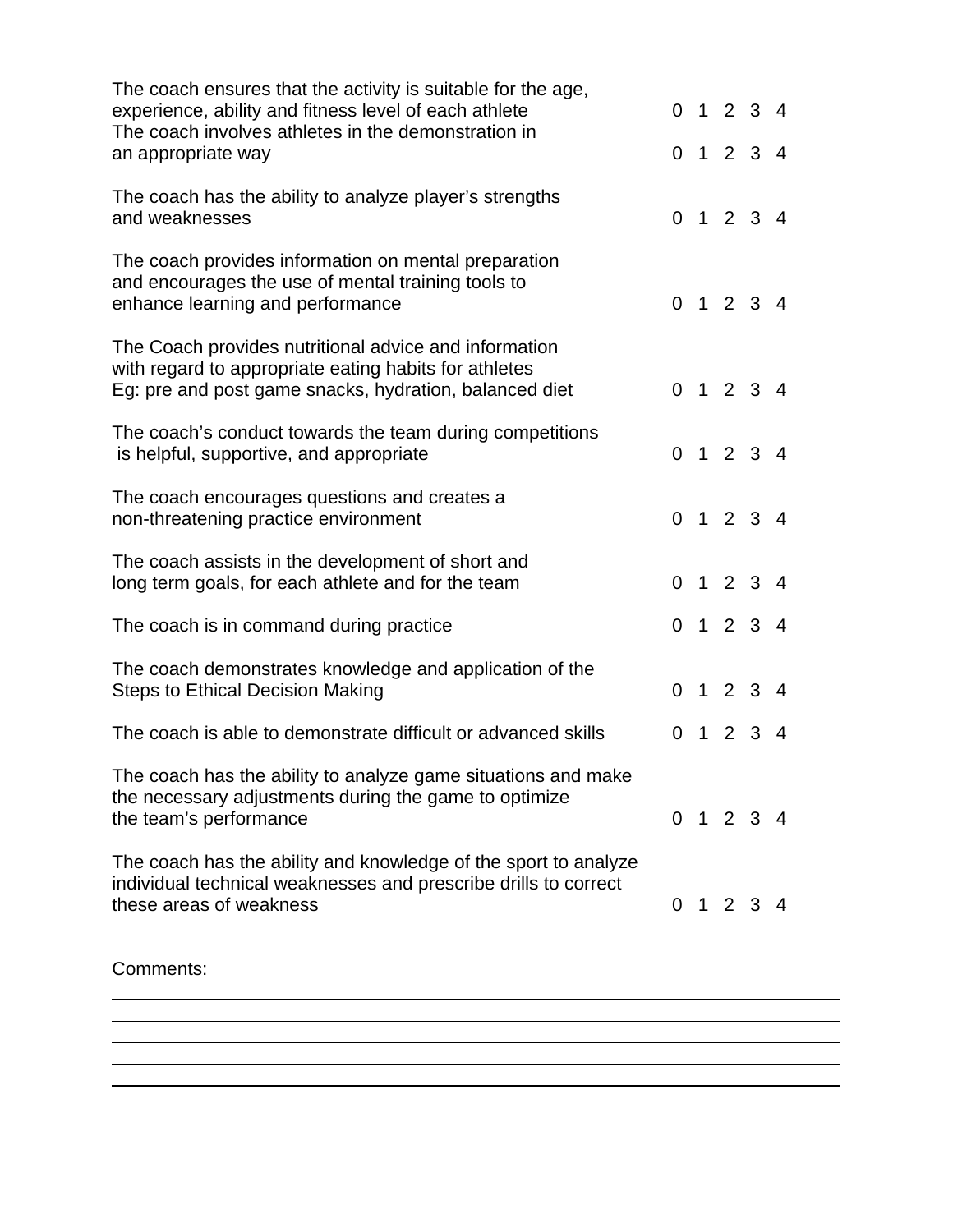# **Communication and Interpersonal Skills**

| The coach is enthusiastic and positive                                                                                                     |                |                | 0 1 2 3 4      |             |                |
|--------------------------------------------------------------------------------------------------------------------------------------------|----------------|----------------|----------------|-------------|----------------|
| The coach is dedicated to the sport and the team                                                                                           |                |                | 0 1 2 3 4      |             |                |
| The coach demonstrates a sense of fair play and<br>promotes sportsmanship                                                                  |                |                | 0 1 2 3 4      |             |                |
| The coach is patient and tolerant                                                                                                          |                |                | 0 1 2 3 4      |             |                |
| The coach is honest and fair                                                                                                               |                |                | 0 1 2 3 4      |             |                |
| The coach is approachable and trustworthy                                                                                                  |                |                | 0 1 2 3 4      |             |                |
| The coach is a good role model and sets a positive<br>example at all times                                                                 |                |                | 0 1 2 3 4      |             |                |
| The coach has a sense of humor                                                                                                             |                |                | 0 1 2 3 4      |             |                |
| The coach treats all players equally and enforces<br>team rules consistently                                                               |                |                | 0 1 2 3 4      |             |                |
| The coach uses appropriate verbal and non-verbal<br>communication                                                                          |                |                | 0 1 2 3 4      |             |                |
| The coach finds a way to make all the athletes feel good<br>about themselves                                                               | $\overline{0}$ |                | 1 2 3 4        |             |                |
| The coach provides both positive and constructive feedback                                                                                 |                |                | 0 1 2 3 4      |             |                |
| The coach know when to use discipline and when not to                                                                                      |                | 0 <sub>1</sub> |                | $2 \t3 \t4$ |                |
| The coach is respected by all of the athletes on the team                                                                                  | $\overline{0}$ | $\mathbf 1$    | 2 <sub>3</sub> |             | $\overline{4}$ |
| The coach demonstrates effective conflict management skills<br>and considerations                                                          |                |                | 0 1 2 3 4      |             |                |
| My personal goals set in consultation with the coach are<br>realistic and achievable                                                       |                |                | 0 1 2 3 4      |             |                |
| A pre-season conditioning program was provided by the coach                                                                                |                |                | 0 1 2 3 4      |             |                |
| The coach appears to enjoy the responsibility of coaching                                                                                  |                |                | 0 1 2 3 4      |             |                |
| The coach encourages athletes even when losing or after a loss                                                                             |                |                | 0 1 2 3 4      |             |                |
| After a performance, the coach indicates the good part<br>of the performance, but also points out the areas that<br>could be improved upon |                |                | 0 1 2 3 4      |             |                |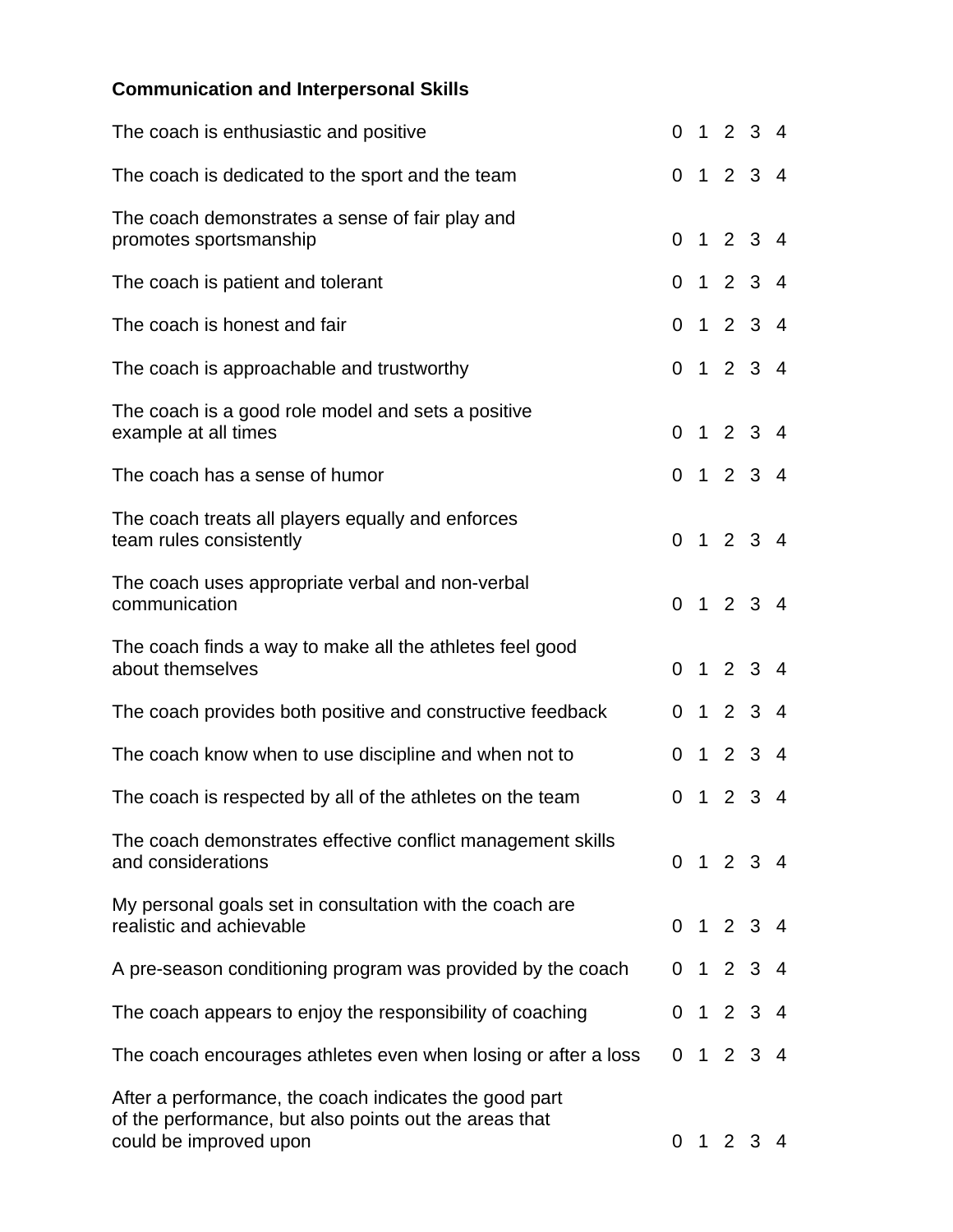Comments:

 $\overline{a}$ 

### **Management and Safety Skills**

| Comments:                                                                                                         |  |                     |  |
|-------------------------------------------------------------------------------------------------------------------|--|---------------------|--|
| The coach has advanced his/her NCCP training and certification                                                    |  | 0 1 2 3 4           |  |
| The coach makes good use of assistant coaches                                                                     |  | 0 1 2 3 4           |  |
| The organization details of travel, accommodation, meals,<br>and pre-competition practice/warm-up is satisfactory |  | 0 1 2 3 4           |  |
| Home competition organization is satisfactory                                                                     |  | 0 1 2 3 4           |  |
| The coach makes certain statistics are kept for<br>every competition                                              |  | 0 1 2 3 4           |  |
| The coach ensured equipment is up to standard<br>and well maintained                                              |  | $0 \t1 \t2 \t3 \t4$ |  |
| The coach follows the advice of physician/trainer regarding<br>the participation of injured players               |  | 0 1 2 3 4           |  |
| The coach shows concern for the health and safety<br>of the athletes during practice and competition              |  | $0 \t1 \t2 \t3 \t4$ |  |
| The coach has the ability to treat minor injuries and<br>exhibits reasonable conduct in handling accidents        |  | $0 \t1 \t2 \t3 \t4$ |  |

If a rating of 1 or 2 was indicated in any of the areas listed above, please review this with the coach and try to identify ways to improve each area. This tool was designed to assist coaches in providing the best experience possible for their athletes. For more information on coach education contact the Coaches Association of BC.